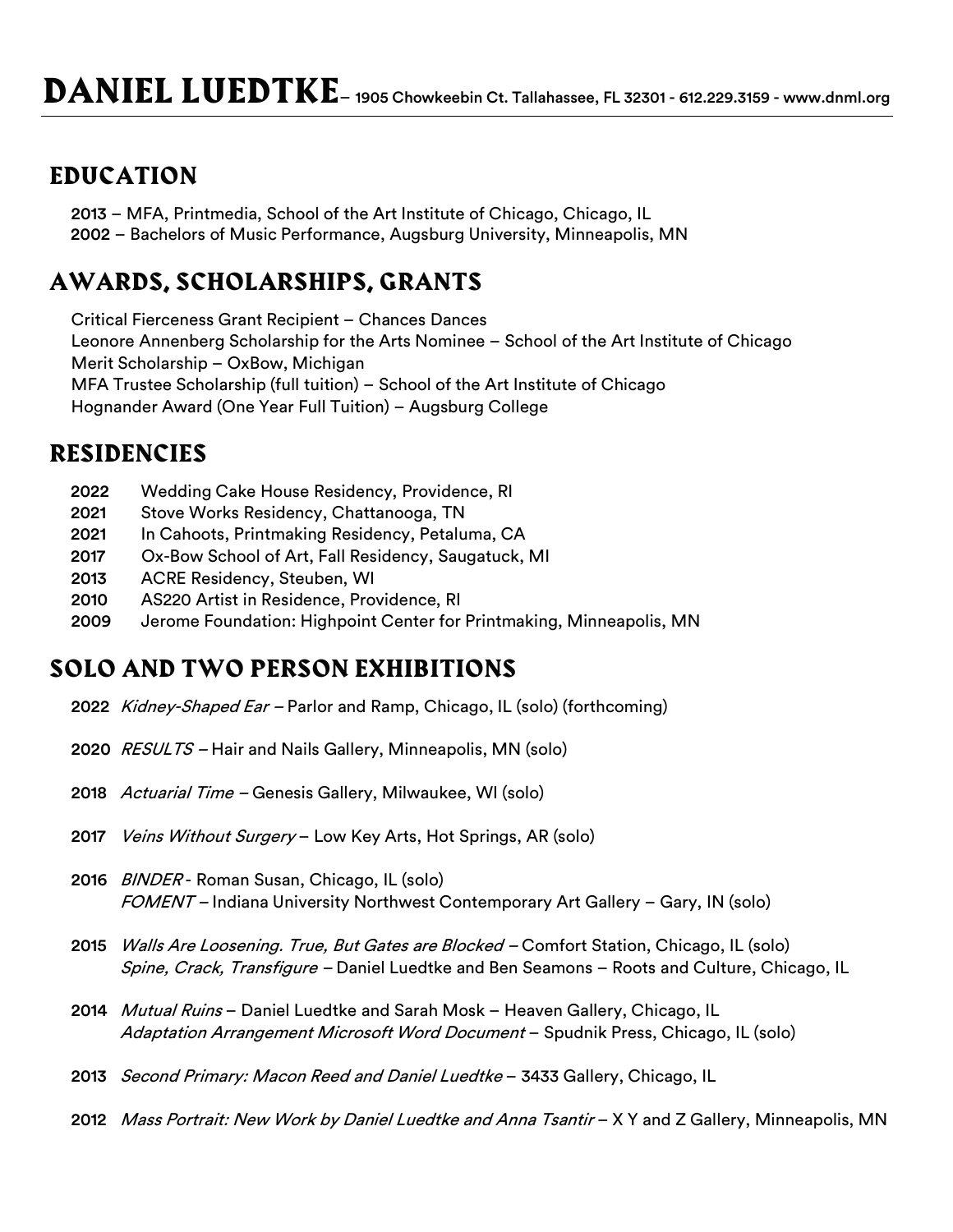2010 *Fragmented Bodies* – Tom of Finland Foundation, Los Angeles, CA (solo) Expositie van DNML – NP3 Gallery, Groningen, Netherlands (solo) Look into the Light - No Coast, Chicago, IL

#### **GROUP EXHIBITIONS**

- 2022 Together is Better Stove Works, Chattanooga, TN
- 2021 *Tongue in Cheek* Chicago Printmakers Collaborative, Chicago, IL Celestial-Terrestrial - Southern Graphics International Conference - San Juan, PR Stove Works Year One - Stove Works Gallery - Chattanooga TN What It Takes - Florida State University Museum of Fine Arts - Tallahassee, FL Print+: Sameness and Otherness in Contemporary Printmedia - Hunterdon Art Museum, NJ

#### 2020

Celestial-Terrestrial - Exhibition - Southern Graphics International Conference - San Juan, PR Study Habits - University of St. Francis, Joliet, IL

- 2019 Ruffles, Repair and Ritual: The Fine Art of Fixing Wedding Cake House Project, Providence, RI ArtCharity - Schwulles Museum, Berlin, DE Siblings Inaugural Exhibition - Siblings Gallery, Chicago IL
- 2018 Tyrants Final Resting Place Gallery, Chicago, IL ROY G BIV - Aurora Public Art Commission Gallery, Aurora, IL Extension: Artists' Books, Prints and Zines – Dixon Museum, Memphis, TN Gødbottom – Inferno Gallery, New York, NY Continental Breakfast – The Condo Association, Chicago, IL You Slayer Me - Rainbo Club, Chicago, IL The Flat Object - University Art Gallery, Indiana State University, Terre Haute, IN Continental Breakfast – The Condo Association – Chicago, IL
- 2017 Gødbottom The Condo Association, Chicago, IL Corporate Lunch – The Condo Association, Chicago, IL Making Room - Katherine E. Nash Gallery, University of Minnesota, Minneapolis MN
- 2016 Cosmos Pornography and the Flickering Fiction of Place Art Helix, Brooklyn, NY Contempo Casuals – Logan Square Gallery, Chicago, IL Date-Date-Date-Date - Fountainhead, Chicago, IL Shadow Box - Rainbo, Chicago, IL Hinged Space - Terrain Exhibitions, Chicago, IL
- 2015 *Edit Road Movie* (with Katie Hargrave and Nick Lally) Transient Gallery, Des Moines, IA In a Plain Brown Wrapper - Gray Center for Arts and Inquiry, Chicago, IL Platforms - Gallery 400, Chicago, IL The Print Shop - Museum of Art and Design, New York, NY Boundaries Collapse - Lula, Chicago, IL
- 2014 *Body Doubles* Museum of Contemporary Art, Chicago, IL Light/Bright/Acidic – (with Rusty Shackelford and William J. O'Brien) – Nightwood Exhibitions, Chicago, IL Edit Road Movie (with Katie Hargrave and Nick Lally) – ACRE Projects, Chicago, IL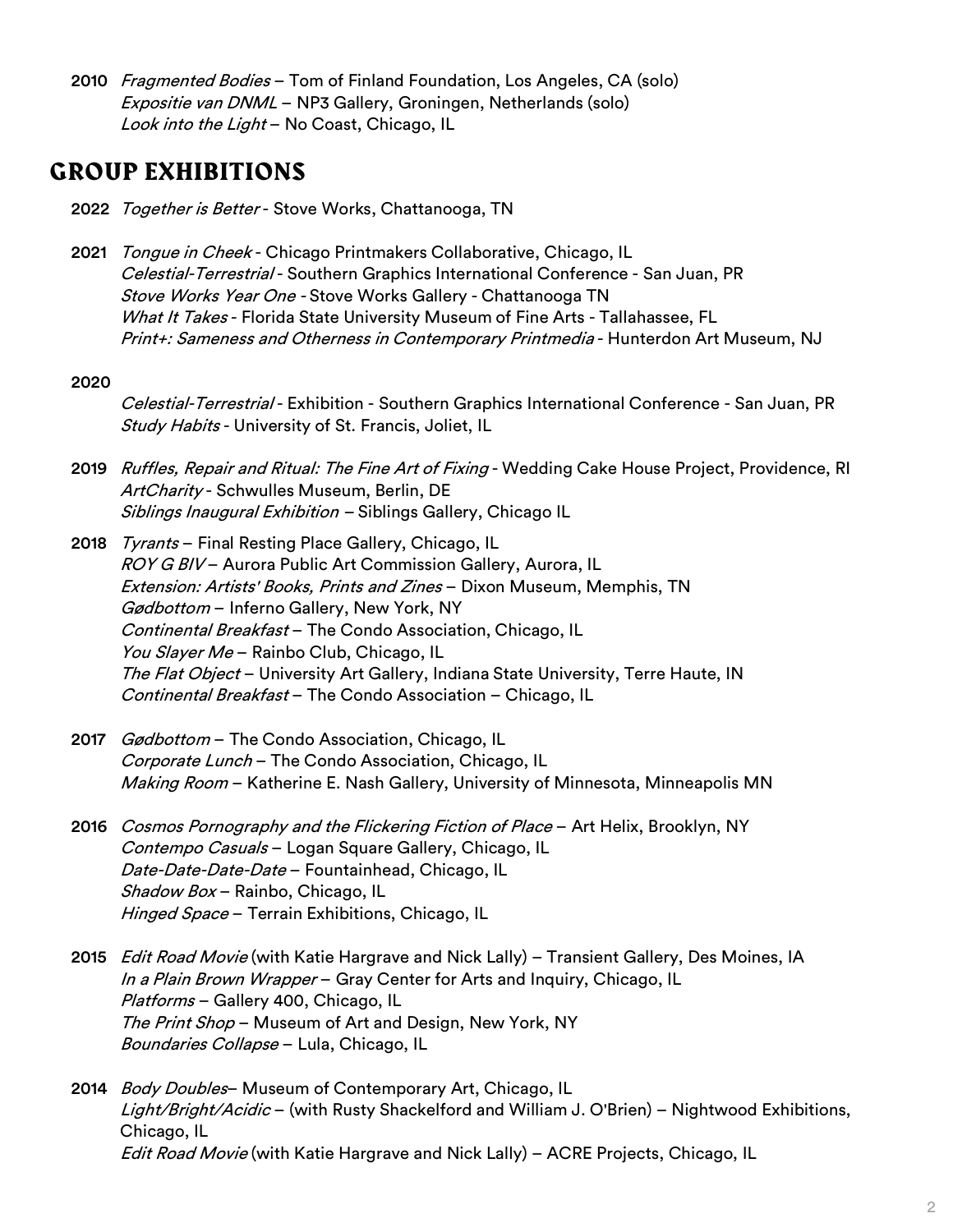Future Sad - Grace Space, New York, NY Starwalker - Mana Contemporary, Chicago, IL

- 2013 *Tracing Affinities* Sullivan Galleries, School of the Art Institute of Chicago, IL A Long Line – Peregrine Program, Chicago, IL Slippery Slope - Woman Made Gallery, Chicago, IL Permanent Summer - Citizen Arts, Washington, D.C. MFA Thesis Exhibition – Sullivan Galleries, School of the Art Institute of Chicago, IL
- 2012 Lifestyle Plus Form Bundle Beige Space, Memphis, TN The Reading Nook - Narwhal Projects, Toronto, ON NADA – ACRE Projects: Nada Art Fair, Miami, FL Material Assumptions: Paper as Dialog - Glass Curtain Gallery, Columbia College, Chicago, IL I'm Here to Make Friends (with Aay Preston-Myint) – Happy Collaborationists, Chicago, IL Pulled: Exhibition - Public Works Gallery, Chicago, IL Remix / Multiple - Carousel Project Space, Minneapolis, MN

2011 Lifestyle Plus Form Bundle – Madame of the Arts, Minneapolis, MN Pulled: Exhibition – Yes Gallery, Cincinnati, OH Pulled: Exhibition - Space Gallery, Portland, ME Pulled: Exhibition – This Los Angeles Gallery, Los Angeles, CA Pulled: Exhibition - 3rd Ward, Brooklyn, NY No Hard Feelings - Tarnish & Gold Gallery, Minneapolis, MN Back2Back2Back - Carousel Project Space, Chicago, IL *Multiple Mix* – Devening Projects + Editions, Chicago, IL Into the Neon - Chachama Chelsea Project Space, New York, NY Unpunished - Sue Scott Gallery, New York, NY (Curator, Nayland Blake)

- 2010 No World: Screen Prints from a Midwest Wasteland Minnesota Center for Book Arts, Minneapolis, MN Flocked – Casket Arts Gallery, Minneapolis, MN Printervention: Printing for the Public – Chicago Tourism Center Gallery, Chicago, IL
- 2009 Big West Casket Arts Gallery, Minneapolis, MN All Aboard Future - Secret Project Robot, Brooklyn, NY Jerome Residency Exhibition 2008-09 - Highpoint Center for Printmaking, Minneapolis, MN Radar Eyes: A Survey of Hallucinogenic Printmaking - Fardom Gallery, New York, NY Artist in Residence - AS220 - Providence, RI Toys in the Attic - Soo Visual Art Center, Minneapolis, MN
- 2008 Radar Eyes: A Survey of Hallucinogenic Printmaking Co-Prosperity Sphere, Chicago, IL Simultaneous Festival – Soap Factory, Minneapolis, MN

## **FILM / VIDEO SCREENINGS**

- 2016 Savory Selections 1-800-BAD-DRUG Gallery, New York, NY
- 2013 *Yes, I'm a Witch: Sex-Magic////Crystal-Video* Archive Kabinett, Berlin, DE Pleasure Rebel - Bryant Lake Bowl Theater, Minneapolis, MN With A Voice Like the Lake – Nightingale Theater, Chicago, IL – As part of the Society for Contemporary Media Studies annual conference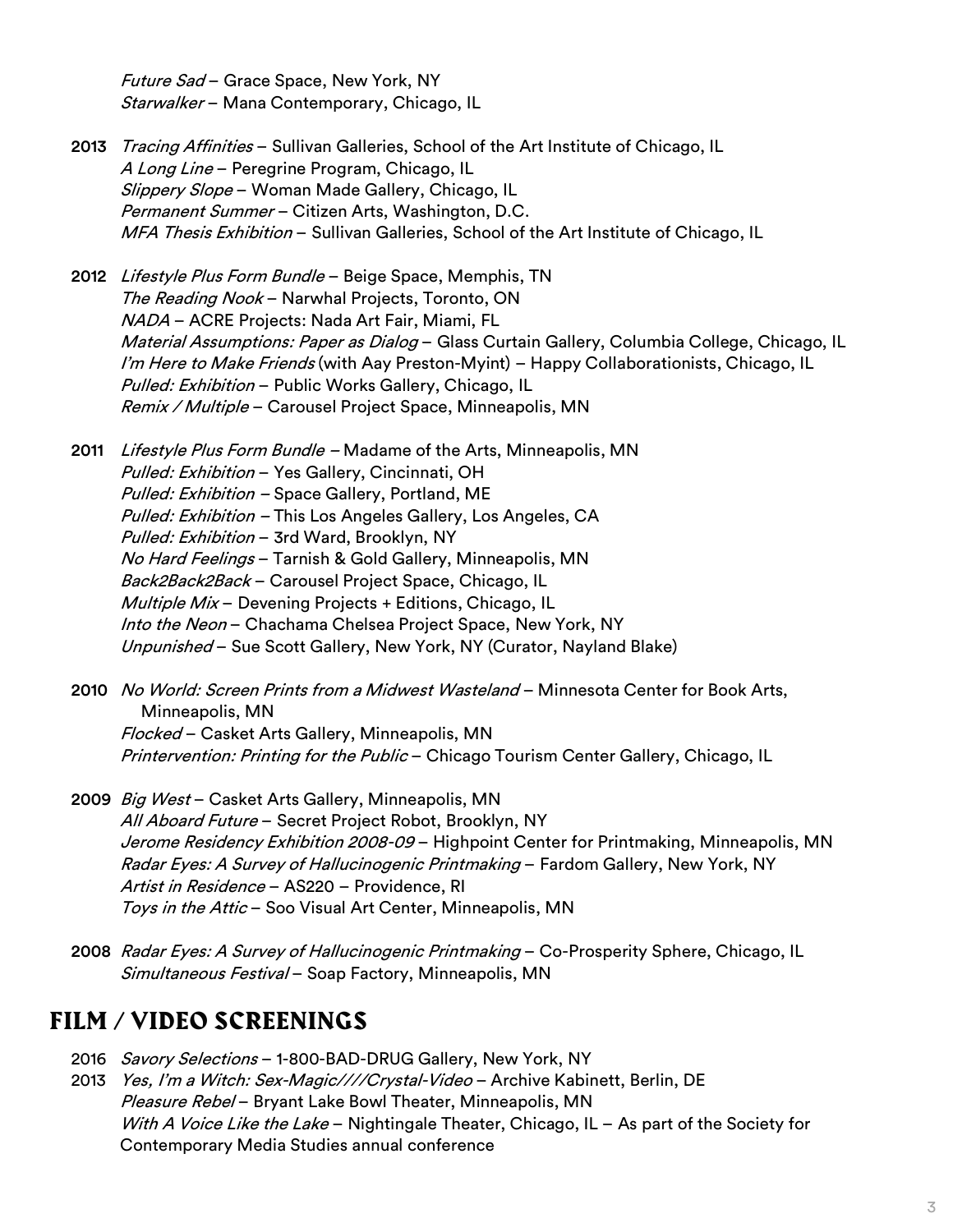24 Hours / 25 Days – New Capital, Chicago, IL

2012 ROOOOOOOM - Madame of the Arts, Minneapolis, MN Pigeons, Plants and the Clutter of Ghosts - The Nightingale Theater, Chicago, IL

#### **PERFORMANCES**

- 2016 Binder Closing Reception Performance, Roman Susan, Chicago, IL
- 2010 Night Parade In conjunction with Red76 and the Walker Art Center

### **LECTURES / PRESENTATIONS / WORKSHOPS**

- 2017 "Gender and Institutional Critique" Workshop Gender and Culture in American Society Notre Dame University – Summer Scholars Pre-College Program - June 30
- 2015 *"CMYK Screen Printing Workshop"* ACRE Residency, Steuben WI July 14
- 2013 "Slippery Slope Closing" Lecture, Woman Made Gallery, Chicago, IL, November 12
- 2009 "A Subjective History of Screen Printing" Lecture, AS220, Providence, RI March 15 "Screen Print Monoprinting" - Workshop, AS220, Providence, RI - March 2

## **CURATORIAL**

- 2018 Masturbating to the Sound of Music The Condo Association, Chicago, IL
- 2017 Raw Night The Condo Association, Chicago, IL
- 2014 / Understand and I Wish to Continue Flat Space, Chicago
- 2011 No World Minnesota Center for Book Arts, Minneapolis, MN Radiance – Madame of the Arts, Minneapolis, MN

### **COLLECTIONS (selected)**

Joan Flasch Artist Book Collection, School of the Art Institute, Chicago, IL Walker Art Center, Minneapolis, MN Tom of Finland Foundation, Los Angeles, CA

### **PUBLICATION**

#### AUTHORED

Luedtke, Daniel - Random Man Editions, Obituary Star - 2018

Luedtke, Daniel - 1-800-BAD-DRUG distribution, Savory Selections Vol. 1-2016

Luedtke, Daniel – No Coast Editions – *Sensory Integration Therapy* – Season 1 Vol #2 – 2013

- Luedtke, Daniel The Rectum is a Wormhole Landline Newspaper Issue #2 2012
- Luedtke, Daniel Radiance (Catalog Essay) Madame of the Arts 2011

#### **CITATIONS**

Alicia Eler – "Twin Cities galleries cautiously open their doors – *Star Tribune*, August 15, 2020

Davidson, Anya - "Mindkiller: Daniel Luedtke" - Podcast Interview -

https://mindkiller.podbean.com/e/daniel-luedtke/ – January 30, 2018

- Hall, Gordon "Object Lessons: Thinking Gender Variance Through Minimalist Sculpture", Art Journal No. 4 (Winter), College Art Association, Pg. 46 – 2014
- Mace, C.J. "Crafting Encounters: Papermaking and Maker Culture in Contemporary Media", Paper as Dialogue, Center for Book and Paper Arts, Pg. 10 – 2012
- Perry, Mike "Pulled: A Catalog of Screen Printing", Princeton Architectural Press Pg. 18-22 2011